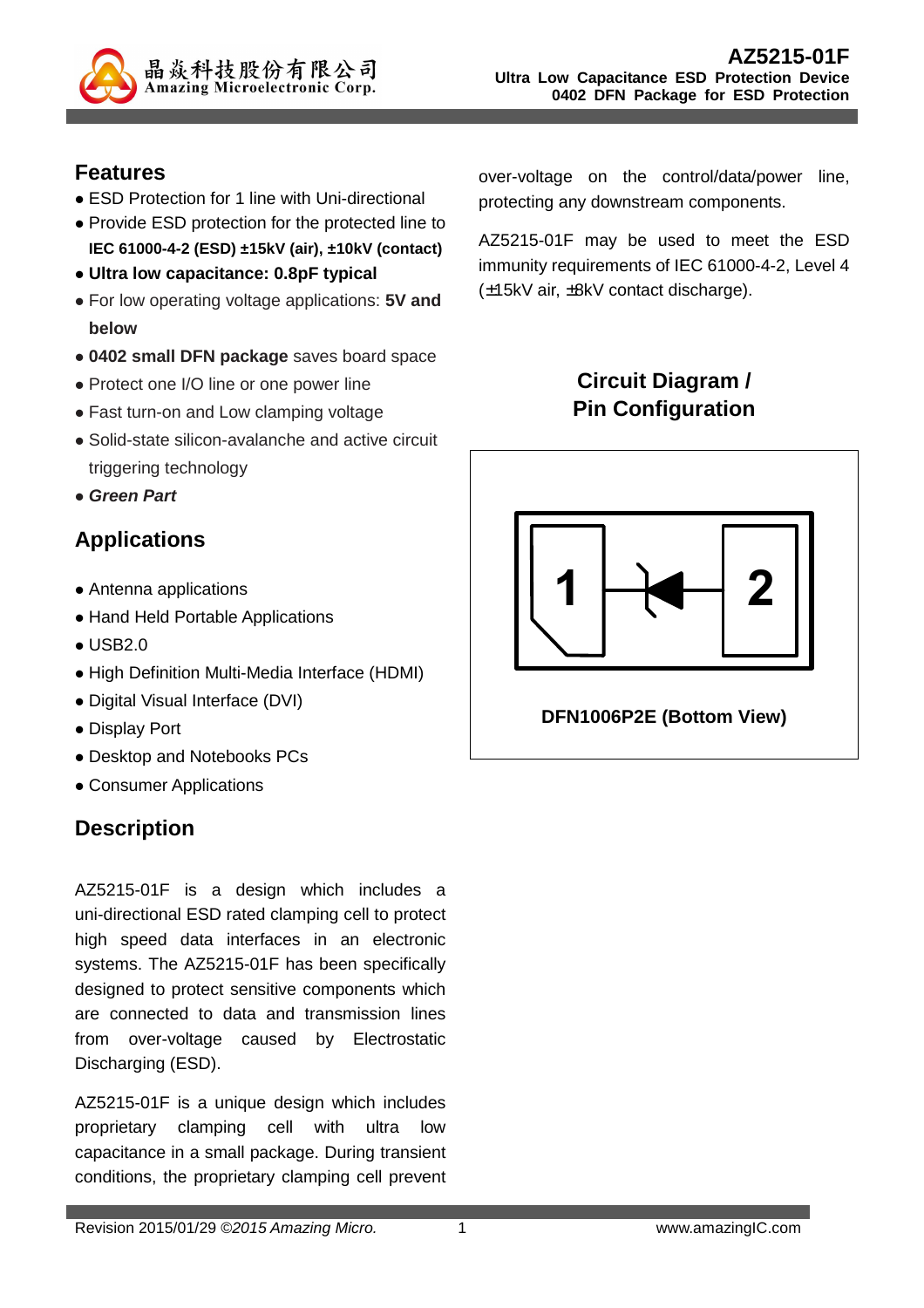

## **SPECIFICATIONS**

| <b>ABSOLUTE MAXIMUM RATINGS</b>           |                             |                 |              |  |
|-------------------------------------------|-----------------------------|-----------------|--------------|--|
| <b>PARAMETER</b>                          | <b>SYMBOL</b>               | <b>RATING</b>   | <b>UNITS</b> |  |
| Operating Supply Voltage (pin-1 to pin-2) | $\mathsf{V}_{\mathsf{DC}}$  | 6               |              |  |
| ESD per IEC 61000-4-2 (Air)               | V <sub>ESD</sub>            | ±15             | kV           |  |
| ESD per IEC 61000-4-2 (Contact)           |                             | ±10             |              |  |
| <b>Lead Soldering Temperature</b>         | $\mathsf{T}_{\mathsf{SOL}}$ | 260 (10 sec.)   | °C           |  |
| <b>Operating Temperature</b>              | $\mathsf{T}_{\textsf{OP}}$  | $-55$ to $+85$  | $\mathrm{C}$ |  |
| Storage Temperature                       | $\mathsf{T}_{\text{STO}}$   | $-55$ to $+150$ | $\mathrm{C}$ |  |

| <b>ELECTRICAL CHARACTERISTICS</b> |                        |                                   |             |            |            |              |
|-----------------------------------|------------------------|-----------------------------------|-------------|------------|------------|--------------|
| <b>PARAMETER</b>                  | <b>SYMBOL</b>          | <b>CONDITIONS</b>                 | <b>MINI</b> | <b>TYP</b> | <b>MAX</b> | <b>UNITS</b> |
| Reverse Stand-Off                 |                        | $T=25^{\circ}C$ .                 |             |            | 5          | $\vee$       |
| Voltage                           | <b>V<sub>RWM</sub></b> |                                   |             |            |            |              |
| Reverse Leakage                   |                        |                                   |             |            |            |              |
| Current                           | Leak                   | $V_{\text{RWM}} = 5V$ , T=25 °C.  |             |            | 1          | μA           |
| Reverse                           |                        |                                   | 6           |            |            | $\vee$       |
| Breakdown Voltage                 | $V_{BV}$               | $I_{BV}$ = 1 mA, T=25 °C.         |             |            |            |              |
| <b>Forward Voltage</b>            | $V_F$                  | $I_F = 15 \text{mA}$ , T=25 °C.   | 0.6         | 0.8        | 1          | $\vee$       |
| <b>ESD Clamping</b>               | $V_{\text{clamp}}$     | IEC 61000-4-2 6kV, Contact mode,  |             | 12         |            | $\vee$       |
| Voltage                           |                        | T=25 $\degree$ C, I/O to GND      |             |            |            |              |
| <b>ESD Dynamic</b>                |                        | IEC 61000-4-2, 0~6kV, Contact     |             |            |            |              |
| Turn-on                           | $R_{dynamic}$          | mode, $T=25$ °C, I/O to GND       |             | 0.3        |            | Ω            |
| Resistance                        |                        |                                   |             |            |            |              |
| Channel Input                     |                        | $V_R = 2.5V$ , f = 1MHz, T=25 °C. |             | 0.8        | 1          | pF           |
| Capacitance                       | $C_{\mathsf{IN}}$      |                                   |             |            |            |              |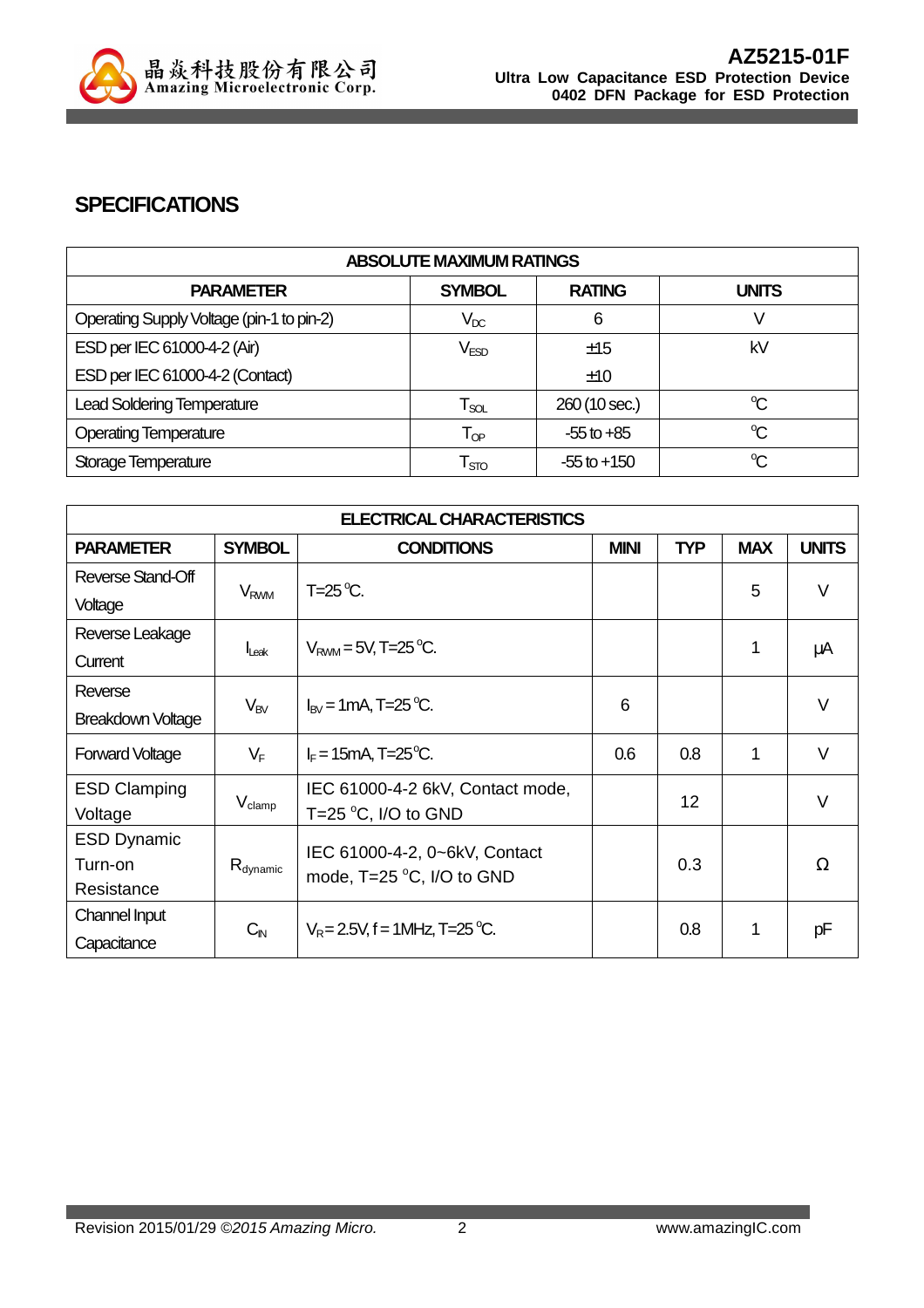

## **Typical Characteristics**

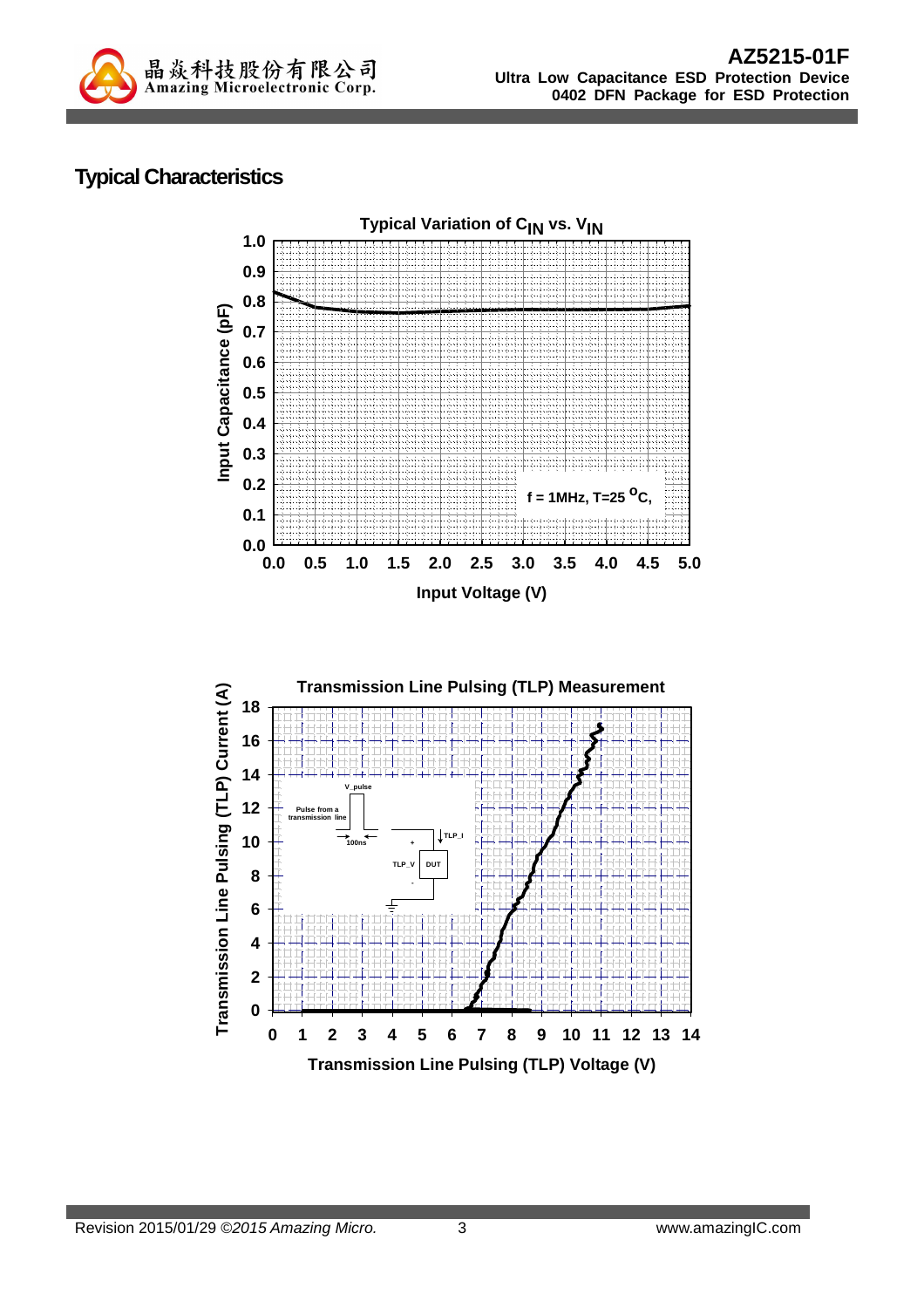

## **Applications Information**

The AZ5215-01F is designed to protect one line against System ESD pulses by clamping it to an acceptable reference.

The usage of the AZ5215-01F is shown in Fig. 1. Protected lines, such as data lines, control lines, or power lines, are connected at pin 1. The pin 2 should be connected directly to a ground plane on the board. All path lengths connected to the pins of AZ5215-01F should be kept as short as possible to minimize parasitic inductance in the board traces.

In order to obtain enough suppression of ESD induced transient, good circuit board is critical. Thus, the following guidelines are recommended:

- Minimize the path length between the protected lines and the AZ5215-01F.
- Place the AZ5215-01F near the input terminals or connectors to restrict transient coupling.
- The ESD current return path to ground should be kept as short as possible.
- Use ground planes whenever possible.
- NEVER route critical signals near board edges and near the lines which the ESD transient easily injects to.



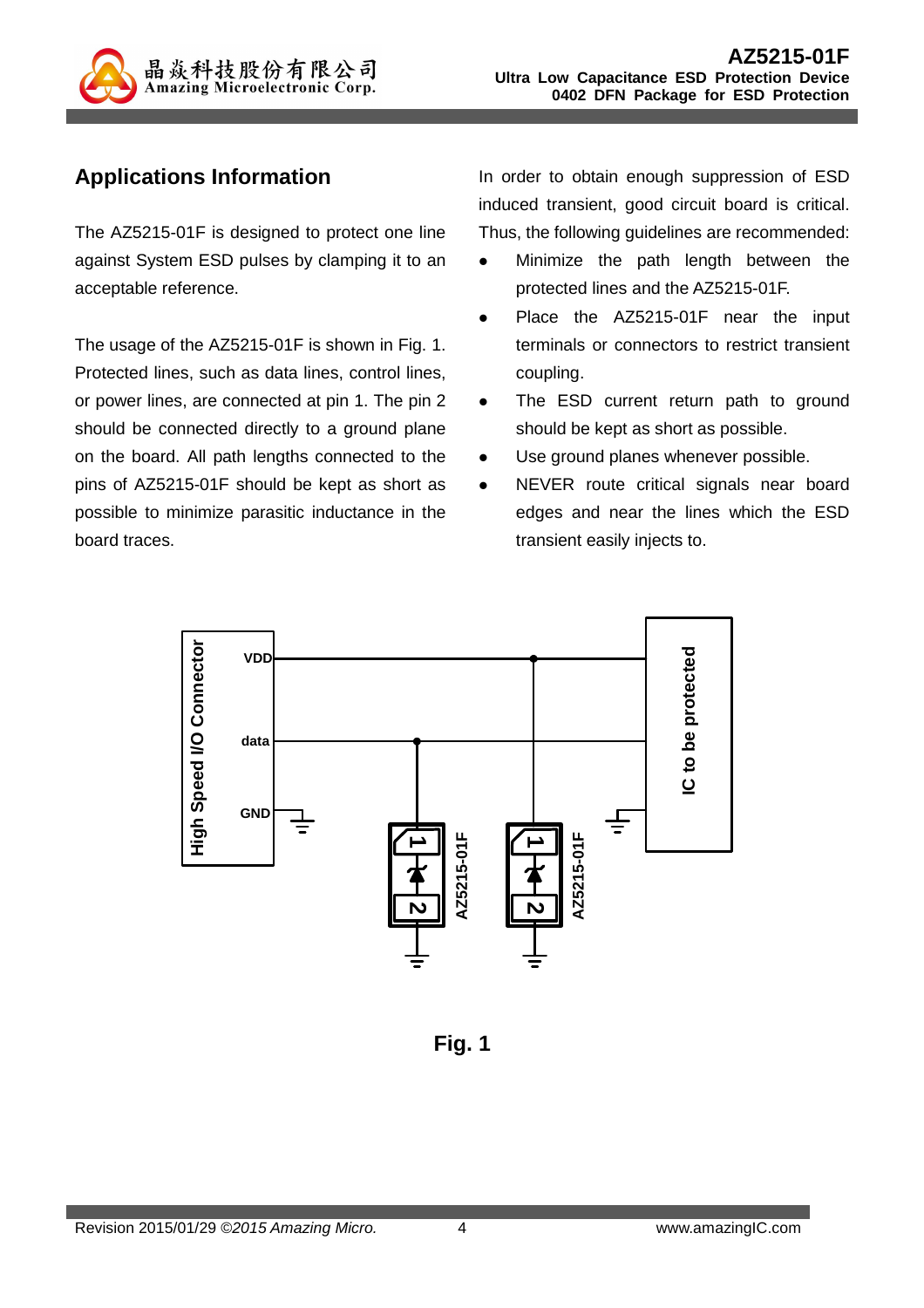

Fig. 2 shows another simplified example of using AZ5215-01F to protect the control lines, high speed data lines, and power lines from ESD transient stress.



**Fig. 2**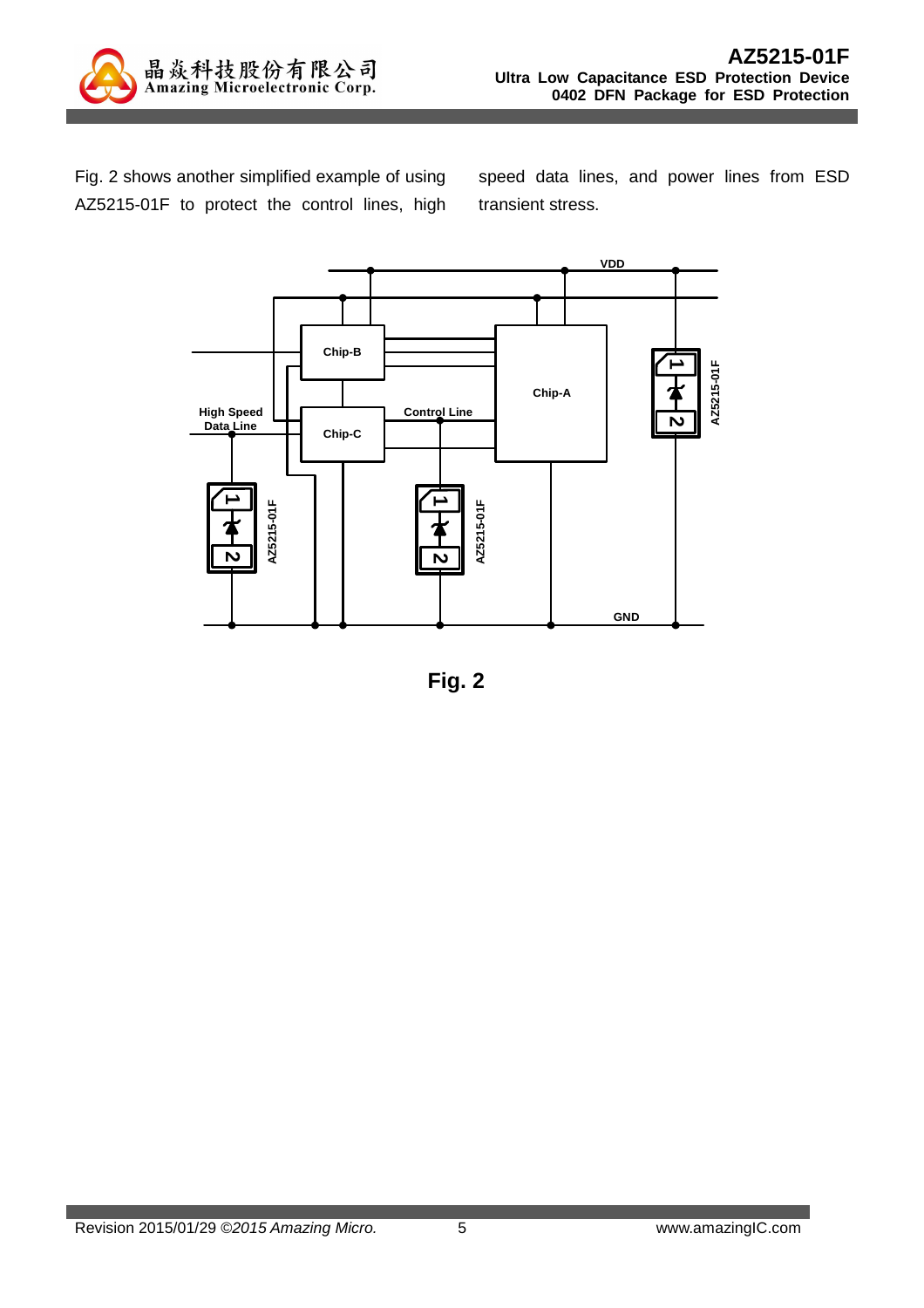

## **Mechanical Details**



| <b>Symbol</b> |      | <b>Millimeters</b> | <b>Inches</b> |       |  |
|---------------|------|--------------------|---------------|-------|--|
|               | min  | max                | min           | max   |  |
| A             | 0.95 | 1.05               | 0.037         | 0.041 |  |
| в             | 0.55 | 0.65               | 0.022         | 0.026 |  |
| C             | 0.45 | 0.60               | 0.018         | 0.024 |  |
| D             | 0.45 |                    | 0.018         |       |  |
| Е             | 0.20 | 0.30               | 0.008         | 0.012 |  |
| F             | 0.45 | 0.55               | 0.018         | 0.022 |  |



#### **(Unit: mm)**

This LAND LAYOUT is for reference purposes only. Please consult your manufacturing partners to ensure your company's PCB design guidelines are met.

# **MARKING CODE**

Notes:

**LAND LAYOUT** 



**Top View** 

| <b>Part Number</b>         | <b>Marking Code</b> |
|----------------------------|---------------------|
| AZ5215-01F<br>(Green Part) | 5                   |

Note : Green means Pb-free, RoHS, and Halogen free compliant.